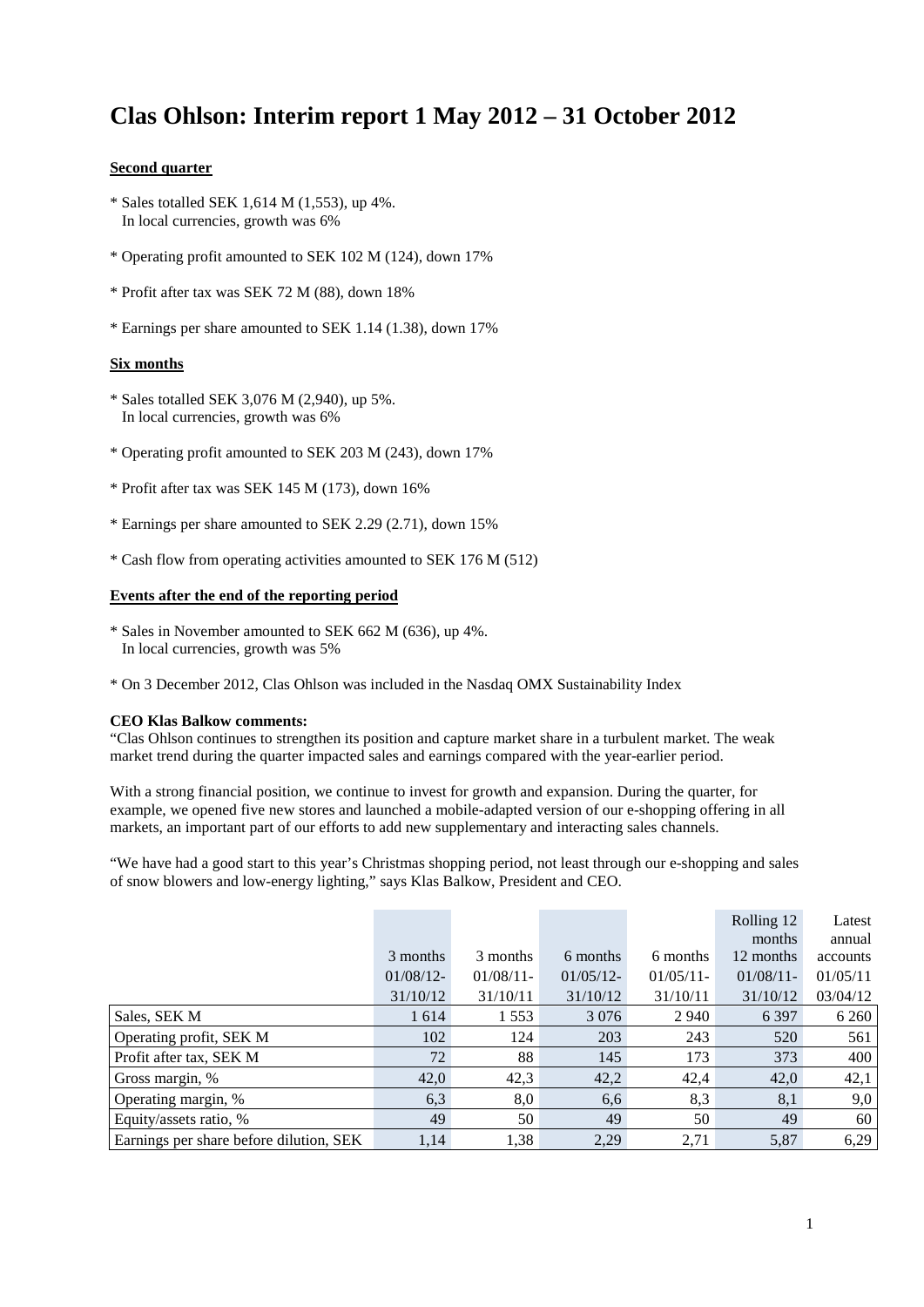### **Operations**

Operations comprise the sale of products for house and home, technology and hobby through the company's own stores and mail order/Internet channels. The product range focuses on attractively priced products for everyday use. Activities are conducted in Sweden, Norway, Finland and the UK. The number of stores at the end of the period was 167, of which 71 were in Sweden, 59 in Norway, 25 in Finland and 12 in the UK.

During the second quarter, five new stores (six) were opened; one in Sweden, one in Norway and three in Finland.

### **Sales and profit**

#### **The second quarter (August – October)**

Sales totalled SEK 1,614 M, compared with SEK 1,553 M in the year-earlier period, up 4 per cent. In local currencies, sales rose 6 per cent. Compared with the year-earlier period, 18 stores (23) were added and the total number of stores on 31 October 2012 was 167. Mail order/Internet sales amounted to SEK 31 M (23), up 33 per cent. Clas Ohlson's new e-shopping platform, which was launched in the Nordic region and the UK during the April to September 2012 period, had a positive impact on mail order/Internet sales.

Sales were distributed as follows:

| Sales areas (SEK M) | 2012/13   | 2011/12 | Percentage<br>change | Percentage<br>change, local currency |
|---------------------|-----------|---------|----------------------|--------------------------------------|
| Countries           |           |         |                      |                                      |
| Sweden              | 742       | 722     | $+3$                 | $+3$                                 |
|                     |           |         |                      |                                      |
| Norway              | 669       | 646     | $+4$                 | $+6$                                 |
| Finland             | 140       | 122     | $+14$                | $+23$                                |
| UK                  | <u>63</u> | 63      | $\pm 1$              | $\pm 0$                              |
|                     | 1 614     | 1 553   | +4                   | +6                                   |

The sales increase of 4 per cent was distributed as follows:

| Comparable stores in local currency | $-3\%$ |
|-------------------------------------|--------|
| New stores                          | $+9\%$ |
| Exchange-rate effects               | $-2\%$ |
| Total                               | $+4\%$ |

The gross margin was 42.0 per cent, 0.3 percentage points lower than the year-earlier period (42.3). The gross margin was negatively impacted by exchange-rate effects, which were partly offset by a positive sales mix.

The share of selling expenses rose 1.3 percentage points to 32.9 per cent (31.6). The increase was primarily due to lower sales in comparable stores and higher marketing costs. Start-up costs for new and remodelled stores, including the disposal of fittings, amounted to SEK 15 M (18).

Depreciation for the period amounted to SEK 49 M, compared with SEK 44 M in the year-earlier period. The increase was mainly due to new stores and depreciation pertaining to e-shopping and IT-related support processes.

Operating profit amounted to SEK 102 M (124).

The operating margin was 6.3 per cent (8.0).

Profit after financial items amounted to SEK 100 M (121).

Spot exchange rates for key currencies averaged SEK 1.15 for NOK and SEK 6.65 for USD, compared with SEK 1.18 and SEK 6.56, respectively, in the year-earlier period. Currency hedging was undertaken in USD and NOK. The company's policy is to hedge 50 per cent of the expected flow during a catalogue period.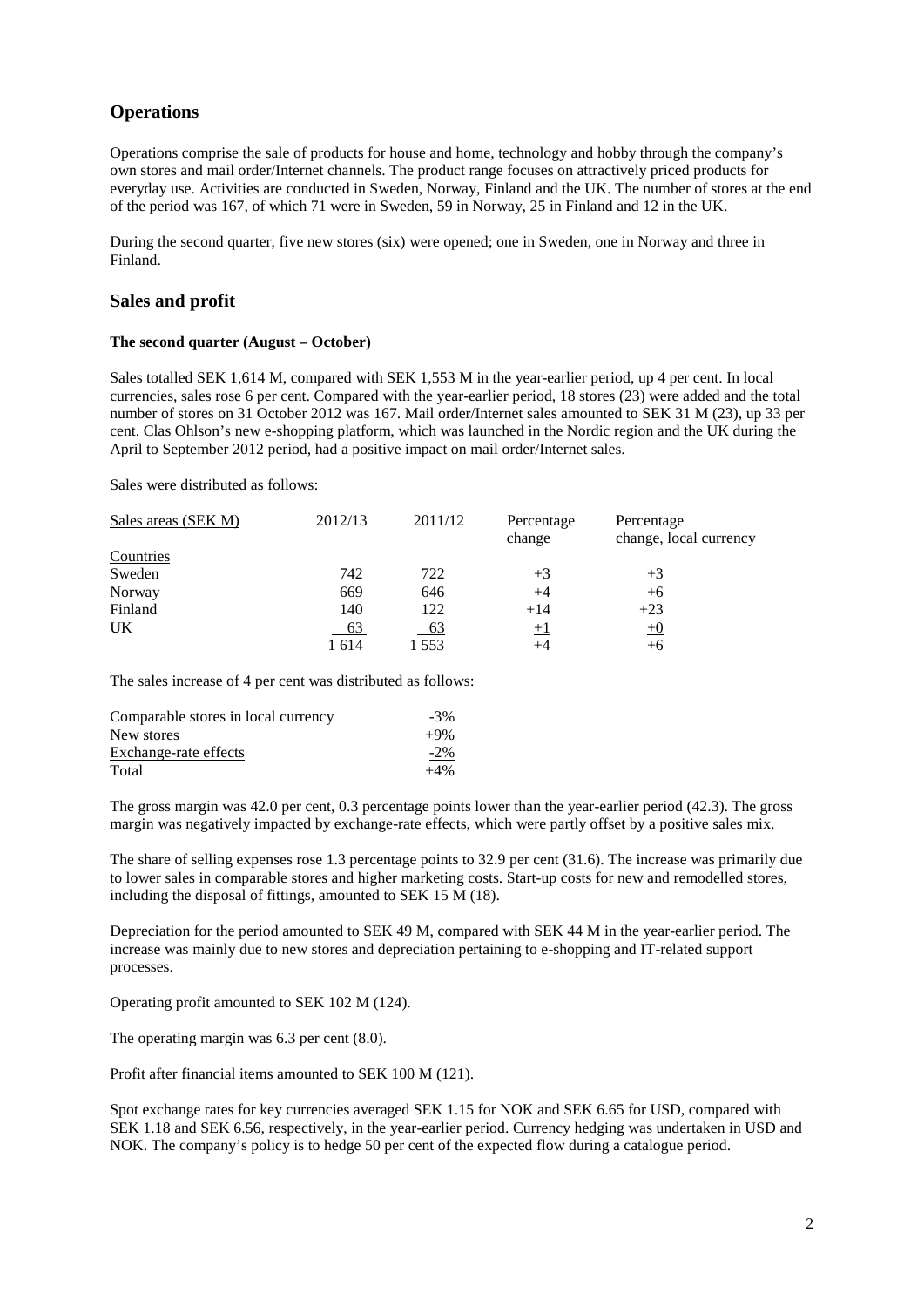### **Sales and profit**

#### **The first six months (May – October)**

Sales amounted to SEK 3,076 M, compared with SEK 2,940 M in the year-earlier period, up 5 per cent. In local currencies, sales rose 6 per cent. Mail order/Internet sales amounted to SEK 60 M (41), up 47 per cent. Clas Ohlson's new e-shopping platform, which was launched in the Nordic region and the UK during the April to September 2012 period, had a positive impact on mail order/Internet sales.

Sales were distributed as follows:

| Sales areas (SEK M) | 2012/13    | 2011/12     | Percentage<br>change | Percentage<br>change, local currencies |
|---------------------|------------|-------------|----------------------|----------------------------------------|
| Countries           |            |             |                      |                                        |
| Sweden              | 1434       | 1 3 8 9     | $+3$                 | $+3$                                   |
| Norway              | 1 262      | 1 200       | $+5$                 | $+7$                                   |
| Finland             | 260        | 238         | $+9$                 | $+16$                                  |
| UK                  | <u>120</u> | <u> 113</u> | $\pm 6$              | $\pm 2$                                |
|                     | 3076       | 2 9 4 0     | $+5$                 | $+6$                                   |

The sales increase of 5 per cent was distributed as follows:

| Comparable stores in local currency | $-4\%$ |
|-------------------------------------|--------|
| New stores                          | $+10%$ |
| Exchange-rate effects               | $-1\%$ |
| Total                               | $+5%$  |

The gross margin was 42.2 per cent, 0.2 percentage points lower than in the year-earlier period (42.4).

The share of selling expenses rose 1.4 percentage points to 32.7 per cent (31.3). The increase was primarily due to lower sales in comparable stores. Start-up costs for new and remodelled stores, including the disposal of fixtures, amounted to SEK 26 M (29).

Depreciation for the period amounted to SEK 97 M, compared with SEK 88 M in the year-earlier period. The increase was mainly due to new stores and to depreciation pertaining to e-shopping and IT-related support processes.

Operating profit amounted to SEK 203 M (243).

The operating margin was 6.6 per cent (8.3).

Profit after financial items amounted to SEK 199 M (237).

Spot exchange rates for key currencies averaged SEK 1.16 for NOK and SEK 6.83 for USD, compared with SEK 1.17 and SEK 6.45, respectively, in the year-earlier period. Currency hedging was undertaken in USD and NOK. The company's policy is to hedge 50 per cent of the expected flow during a catalogue period.

### **Investments**

During the first six months, investments totalled SEK 94 M (105), of which SEK 62 M (58) pertained to investments in new or remodelled stores. Other investments mainly comprised IT investments and replacement investments. Investments in e-shopping and IT-related support processes during the period amounted to SEK 22 M (24).

### **Financing and liquidity**

Cash flow from operating activities for the period amounted to SEK 176 M (512). The difference between the years was mainly due to a positive change in working capital in 2011/12, resulting from significantly reduced inventory values. Cash flow for the period, after investment and financing activities, was a negative SEK 5 M (neg: 19). The dividend paid to Clas Ohlson's shareholders in September 2012 amounted to SEK 269 M (239).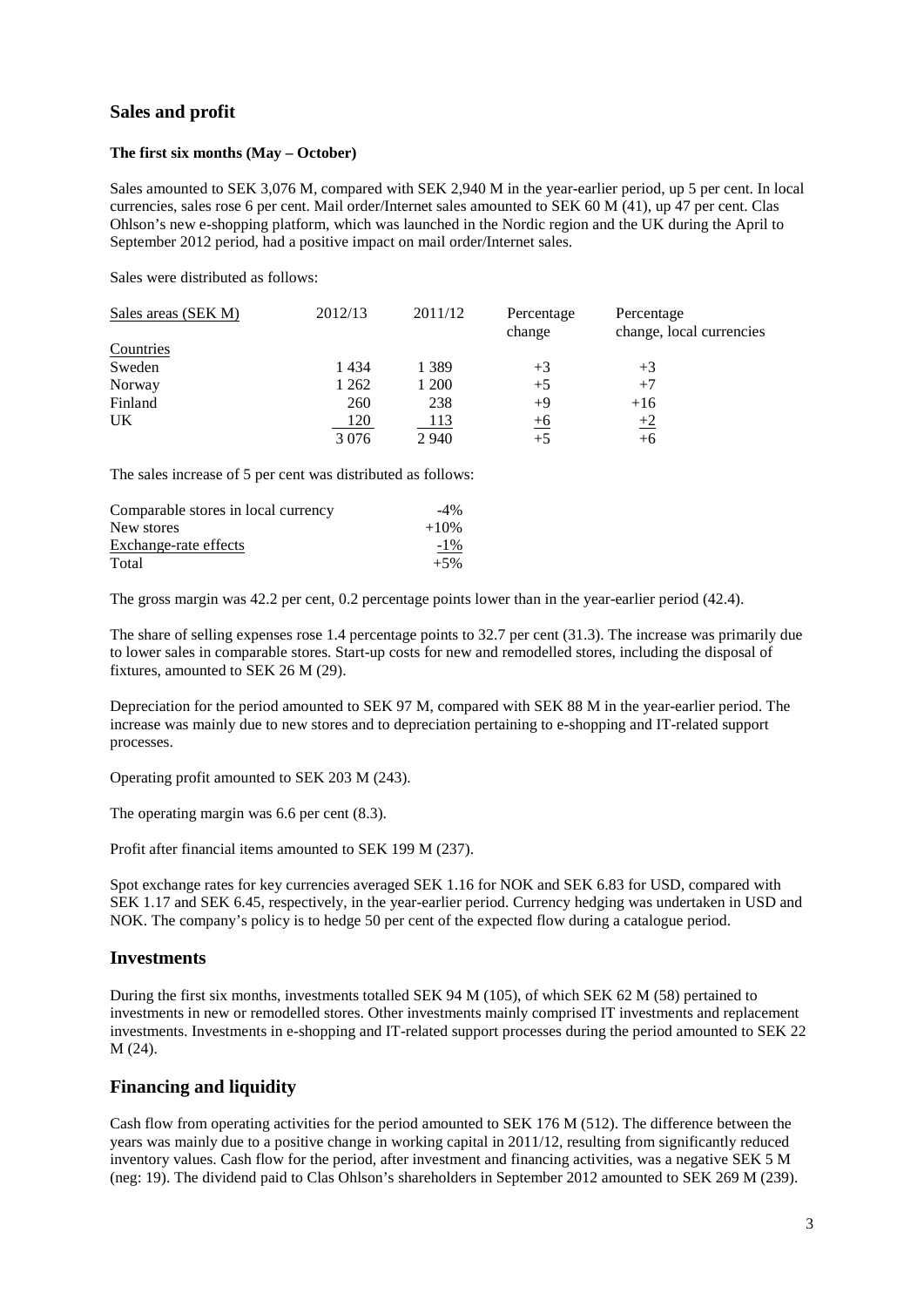The average 12-month value of inventories was SEK 1,304 M (1,384). The stock turnover rate at the distribution centre was 6.6 (5.2) on a rolling 12-month basis.

At the end of the period, inventories totalled SEK 1,496 M (1,410). Compared with the same month in the preceding year, 18 stores were added.

During the period, buyback of own shares to secure LTI 2012 (Long Term Incentive programme 2012) amounted to SEK 36 M (11).

The Group's net debt, meaning interest-bearing liabilities less cash and cash equivalents, amounted to SEK 142 M (net debt in the year-earlier period was SEK 265). The equity/assets ratio was 49 per cent (50).

### **Number of shares**

The number of registered shares was 65,600,000, which was unchanged compared with the year-earlier period. As of 31 October 2012, the company held 2,312,192 shares (1,985,000), corresponding to 4 per cent (3) of the total number of registered shares. At the end of the period, the number of shares outstanding, net after buyback, was 63,287,808 (63,615,000).

A total of 30,751 shares were allotted on 2 May in accordance with an Annual General Meeting resolution concerning the matching one share per purchased share for the LTI 2009 participants still employed by the company after the three-year qualification period.

To secure the company's commitment regarding conditional matching shares and employee stock options in connection with LTI 2012, Clas Ohlson bought back 366,000 shares during the first quarter of 2012/13 for a total of SEK 36 M at an average price of approximately SEK 99 per share.

### **Long-term Incentive Plan LTI 2012**

In May 2012, the long-term incentive plan LTI 2012 was introduced according to the same structure as earlier implemented LTI plans. A total of 44 employees are participating in the new plan. In May 2012, participants purchased a total of 40,058 shares. The exercise price for the conditional employee stock options has been set at SEK 109.10 per share, with exercise possible after the three-year qualification period between June 2015 and April 2019.

### **Employees**

The number of employees in the Group averaged 2,448 (2,305), of whom 1,028 (991) were women. The distribution per country is 1,346 (1,296) in Sweden, 647 (595) in Norway, 206 (174) in Finland, 204 (207) in the UK and 45 (33) in China.

### **Parent Company**

The Parent Company reported sales of SEK 2,500 M (2,347) and profit after financial items of SEK 152 M (218).

Investments during the period totalled SEK 39 M (56). The Parent Company's contingent liabilities amounted to SEK 282 M (257).

### **Events after the end of the period**

Sales in November rose 4 per cent to SEK 662 M (636). In local currencies, sales rose 5 per cent. Compared with the same month in the preceding year, 19 stores (20) were added and the total number of stores as of 30 November 2012 was 171. Mail order/Internet sales amounted to SEK 13 M (10).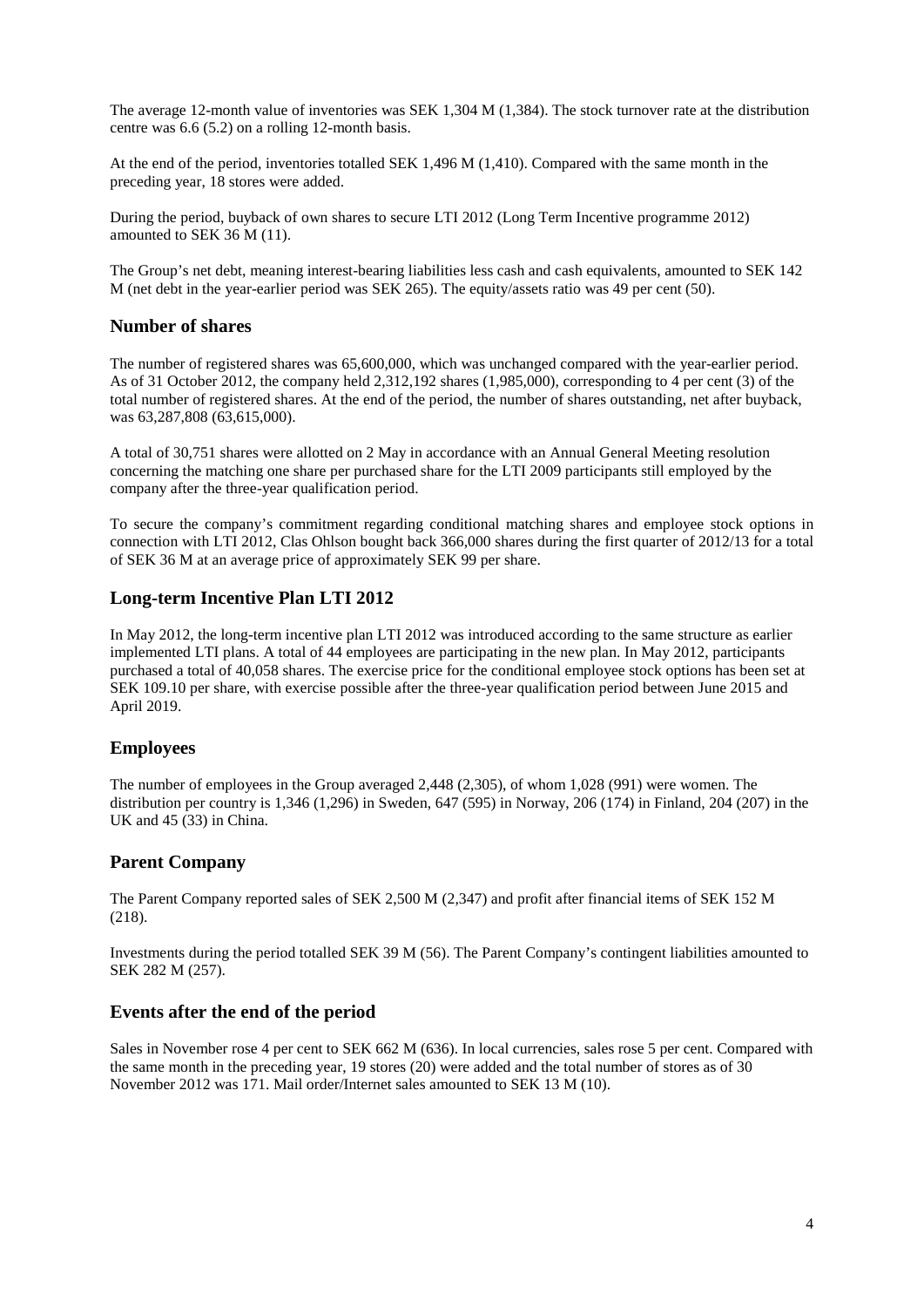Sales were distributed as follows:

| Sales areas (SEK M) | 2012/13 | 2011/12   | Percentage<br>change | Percentage<br>change, local currency |
|---------------------|---------|-----------|----------------------|--------------------------------------|
| Countries           |         |           |                      |                                      |
| Sweden              | 307     | 301       | $+2$                 | $+2$                                 |
| Norway              | 267     | 257       | $+4$                 | $+4$                                 |
| Finland             | 60      | 51        | $+17$                | $+25$                                |
| UK                  | 28      | <u>27</u> | $+3$                 | $+3$                                 |
|                     | 662     | 636       |                      | $+5$                                 |

Total sales for the first seven months of the financial year (May – November 2012) rose 5 per cent to SEK 3,738 M (3,575).

### **Reduced tax rate in Sweden**

On 21 November 2012, the Swedish Parliament resolved to reduce the corporate tax rate from 26.3 per cent to 22 per cent, effective from the financial year commencing after the 1 January 2013 (for Clas Ohlson from the 2013/14 financial year). Deferred tax will be recalculated to match the lower tax rate in the third quarter of 2012/13, whereby deferred tax liabilities will be reduced by approximately SEK 31 M, with a corresponding reduction of deferred tax expense (revenue).

### **Clas Ohlson included in sustainability index**

As of 3 December, Clas Ohlson is included in NASDAQ OMX Sustainability Index, which is a guide for sustainable investments. The index is calculated and compiled by NASDAQ OMX in collaboration with GES Investment Services. The index includes leading companies with respect to sustainability and is based on an assessment of the companies' work involving the environment, social responsibility and corporate governance. The criteria are based on the UN's policies for responsible investments and the companies are ranked based on GES's risk assessment model, whereby the highest ranking companies are included in the Index.

### **Launch of new e-shopping platform in existing and new markets**

At the end of April 2012, Clas Ohlson launched its new e-shopping platform in Sweden and Norway, followed by the launch in the UK at the end of June and in Finland in early September. This initiative is strategically important to efforts to satisfy customers through several parallel channels and to offer the best availability and service adapted to customer requirements. The launch is an initial step and will be followed by the continued development of our offering and the technical platform to create an integrated experience between various sales channels, thus increasing availability, service and sales. In late November, after the end of the reporting period, Clas Ohlson launched a mobile-adapted version of the e-shopping offering in all markets, an important part of our multi-channel strategy.

The new e-shopping platform has contributed to higher visitor traffic as well as increased sales. In Finland and the UK, where Clas Ohlson is not as recognised as in Sweden and Norway, e-shopping will serve as an important supplement to enable more customers to discover Clas Ohlson. The investment in e-shopping will also generate new opportunities to cost-efficiently establish the operation and expand in new markets. The objective over time is to offer more sales channels in all markets based on a combination of e-shopping and stores adapted to each country's specific conditions.

Based on these new opportunities, preparations for expansion in new markets have commenced, initially with eshopping. Work on marketing and competitor surveys, translation of product manuals and information on products has been initiated for German-speaking markets. A launch in a German-speaking country is scheduled for the 2013/14 financial year, at the earliest.

### **Nomination Committee in Clas Ohlson appointed**

Clas Ohlson's Nomination Committee, which was formed in accordance with the resolution on the nomination process passed at the Annual General Meeting on 8 September 2012, has the following composition: Carl von Schantz, representing owner family Haid, Göran Sundström, representing owner family Tidstrand, Johan Held,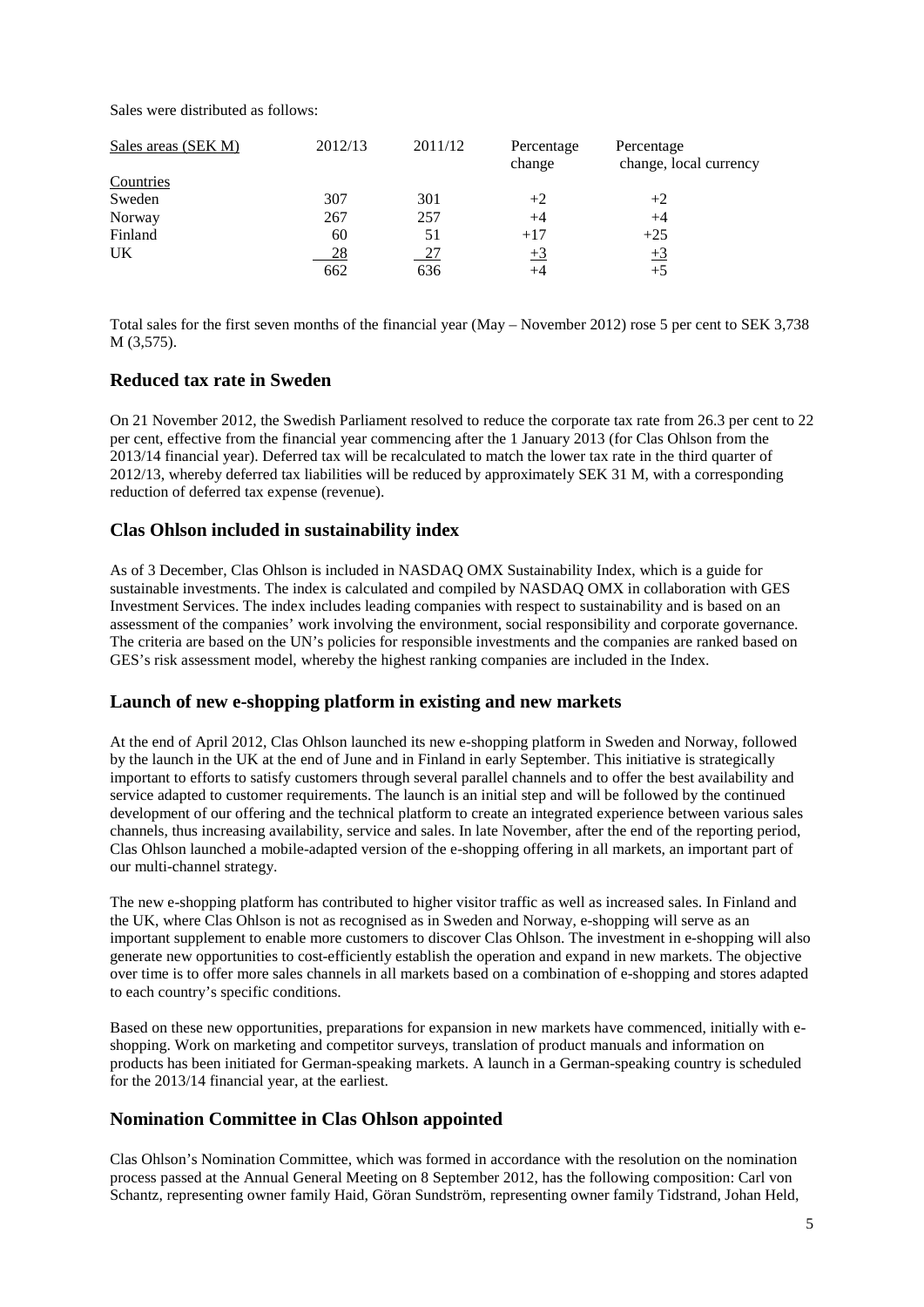AFA Försäkring, Johan Ståhl, Lannebo Fonder, as well as Anders Moberg, Chairman of the Board of Clas Ohlson AB. At the statutory meeting held on 11 December 2012, Johan Held was elected Chairman of Clas Ohlson's Nomination Committee. The task of the Nomination Committee is to submit nomination proposals, at the next Annual General Meeting, concerning the Chairman of the board, other Board members and auditors, as well as proposals pertaining to fees and other remuneration for Board assignments to each of the Board members and the auditors. The Nomination Committee must also submit proposals for the Chairman of the Annual General Meeting. The composition of the Nomination Committee is based on the owner relationship as at 30 September 2012. Accordingly, a total of approximately 68 per cent of the company's shares (votes) is represented in the Nomination Committee. The above Nomination Committee will remain in place until a new Committee has been appointed.

### **Outlook**

Clas Ohlson's business concept of offering a broad and attractively priced product range to conveniently solve the practical problems of everyday life is highly attractive in established markets. The concept is unique in Europe and offers the potential for expansion to several countries and increasing market shares in existing markets.

Clas Ohlson continued to expand and reported positive business development with healthy profitability in its home markets during the most recent 2011/12 financial year. Growth in new European markets will occur in accordance with the long-term financial objectives. In coming years, establishments in new markets will have an impact of 2-3 percentage points on Clas Ohlson's operating margin during a financial year.

During the 2012/13 financial year, Clas Ohlson plans to establish a total of 15-20 stores. The prerequisites for establishing new stores in Sweden and Norway are considered to remain positive, despite a high degree of store concentration. The Finnish operations have shown a positive trend in recent years and the country offers continued healthy growth potential. Clas Ohlson also sees favourable, long-term growth potential in the UK, but the rate of expansion will be adapted to prevailing market conditions. The company expects it to take time to establish the brand and position in a new market and the conversion rate, average purchase and sales are estimated to increase successively in the coming years.

The continued development of Clas Ohlson's product range and sales channels, including the new e-shopping platform, will create additional growth opportunities, both in established markets and in new markets in Europe.

### **Long-term financial objectives**

The objective for long-term sales growth is a minimum annual growth rate of 10 per cent, measured as the average annual sales increase over a five-year period. The profitability objective is to achieve an operating margin of at least 10 per cent annually. The margin objective includes the adverse impact of 2-3 percentage points that is expected to result from the on-going expansion into new markets.

### **Risks and uncertainties**

Clas Ohlson's operations entail risks that could negatively impact the Group to varying extents. Work is continuously under way to update the Group's risk situation through a documented and systematic process whereby risks are identified, measured, monitored and reported. The highest priority is placed on the risks that are deemed to have the most negative impact based on the probability of occurrence and the possible impact on the operations. This work contributes to the strategic and operational control of the company.

Operational risks primarily comprise the establishment in the UK, purchasing in Asia, competition, logistics, strikes, key employees, social responsibility, product range and shrinkage, while financial risks mainly comprise economic trends, wage inflation, raw-material prices, transport costs and exchange-rate exposure.

For a more detailed description of the Group's risks and risk management, refer to the 2011/12 Annual Report, pages 24-26. Apart from the risks described in the Annual Report, no other significant risks have arisen.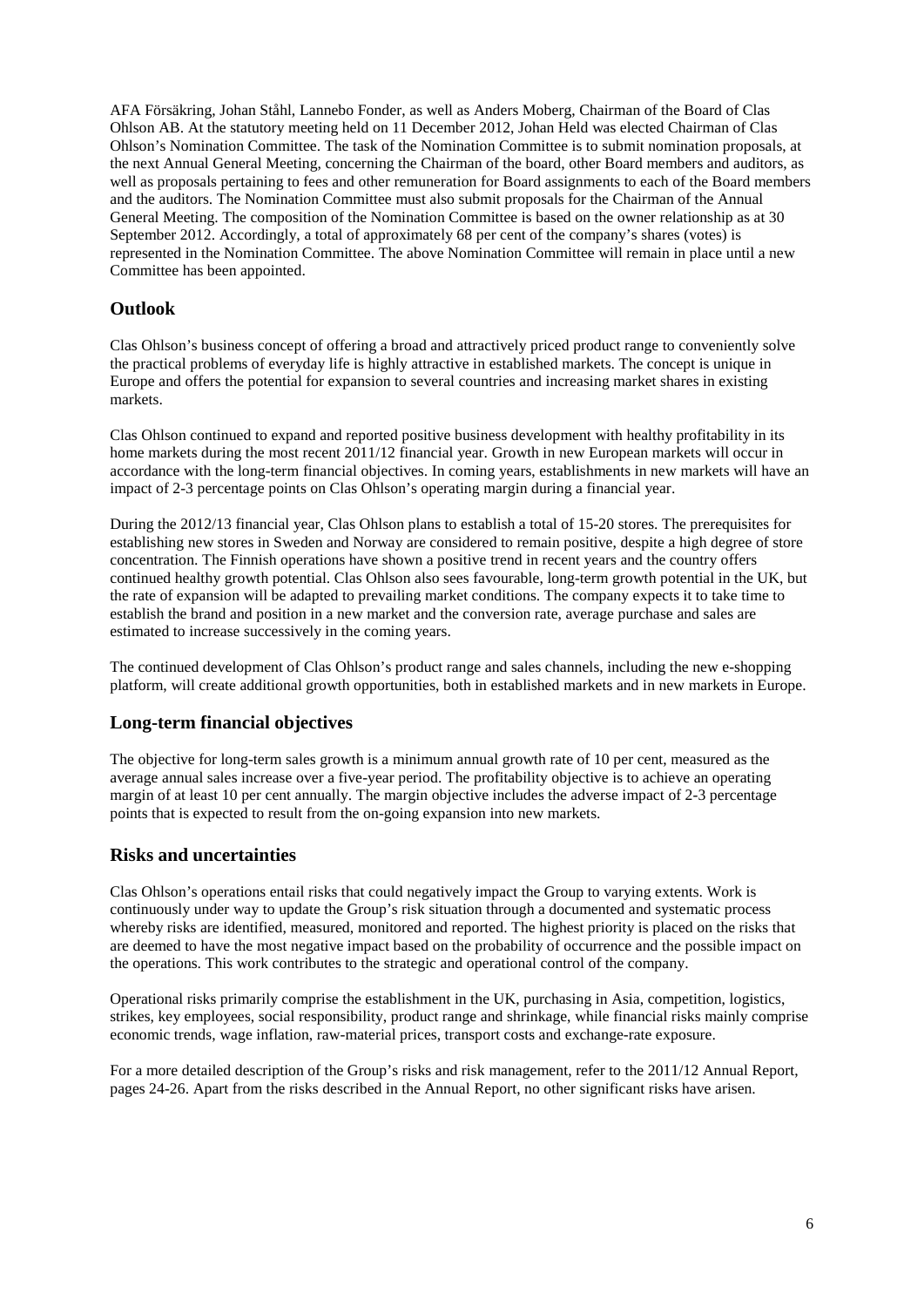### **Accounting policies**

Clas Ohlson applies the International Financial Reporting Standards (IFRS) adopted by the EU. This interim report has been prepared in accordance with the Swedish Annual Accounts Act, IAS 34 Interim Financial Reporting and RFR 1 Supplementary Accounting Rules for Groups.

The Parent Company's financial statements have been prepared in accordance with the Swedish Annual Accounts Act and the Swedish Financial Reporting Board's Recommendation RFR 2. The same accounting policies are applied as for the Group, except in those cases indicated in the section headed "Parent Company accounting policies" on page 64 of the 2011/12 Annual Report. The same accounting policies and calculation methods are applied as in the latest annual report except as listed below.

The IASB (International Accounting Standards Boards) has issued new and revised IFRS standards, as well as interpretations that apply from 1 May 2012. However, these had no significant impact on the Group's profit or balance sheet.

For a more detailed description of the accounting policies applied to the Group and Parent Company in this interim report, refer to the 2011/12 Annual Report, pages 62-64.

### **Financial information**

Up-to-date information is available on Clas Ohlson's website: [http://om.clasohlson.com](http://om.clasohlson.com/) under "Shareholders" and from Clas Ohlson AB's head office at Insjön; tel: +46 (0)247-444 00, fax +46 (0)247-444 25.

- The interim report for the third quarter of 2012/13 will be published on 12 March 2013.
- The year-end report for the 2012/13 financial year will be published on 12 June 2013.
- The Annual Report for the 2012/13 financial year will be published in August 2013.
- The Annual General Meeting for the 2012/13 financial year will be held on Saturday 7 September 2013 at Clas Ohlson's distribution centre in Insjön.

For more information, please contact:

| Klas Balkow, President and CEO | $+46(0)247-44400$ |
|--------------------------------|-------------------|
|                                |                   |

John Womack, Director of Information and IR  $+46(0)247-44405$ 

The information in this interim report is such that Clas Ohlson is obligated to publish according to the Securities Market Act. The information was submitted for publication on 12 December 2012 at 8:00 a.m. (CET).

### **Assurance**

The six-month report provides a true and fair view of the Parent Company's and the Group's operations, position and earnings and describes the significant risks and uncertainties facing the Parent Company and the companies included in the Group.

Insjön, 12 December 2012

| Anders Moberg<br>Chairman of the Board | Björn Haid                                                                                   | Sanna Suvanto-Harsaae                                           |
|----------------------------------------|----------------------------------------------------------------------------------------------|-----------------------------------------------------------------|
| Lottie Svedenstedt                     | Urban Jansson                                                                                | Cecilia Marlow                                                  |
| Edgar Rosenberger                      | Johan Åhlberg<br><b>Employee Representative</b><br>(Swedish Commercial)<br>Employees' Union) | Henrik Andersson<br><b>Employee Representative</b><br>(Unionen) |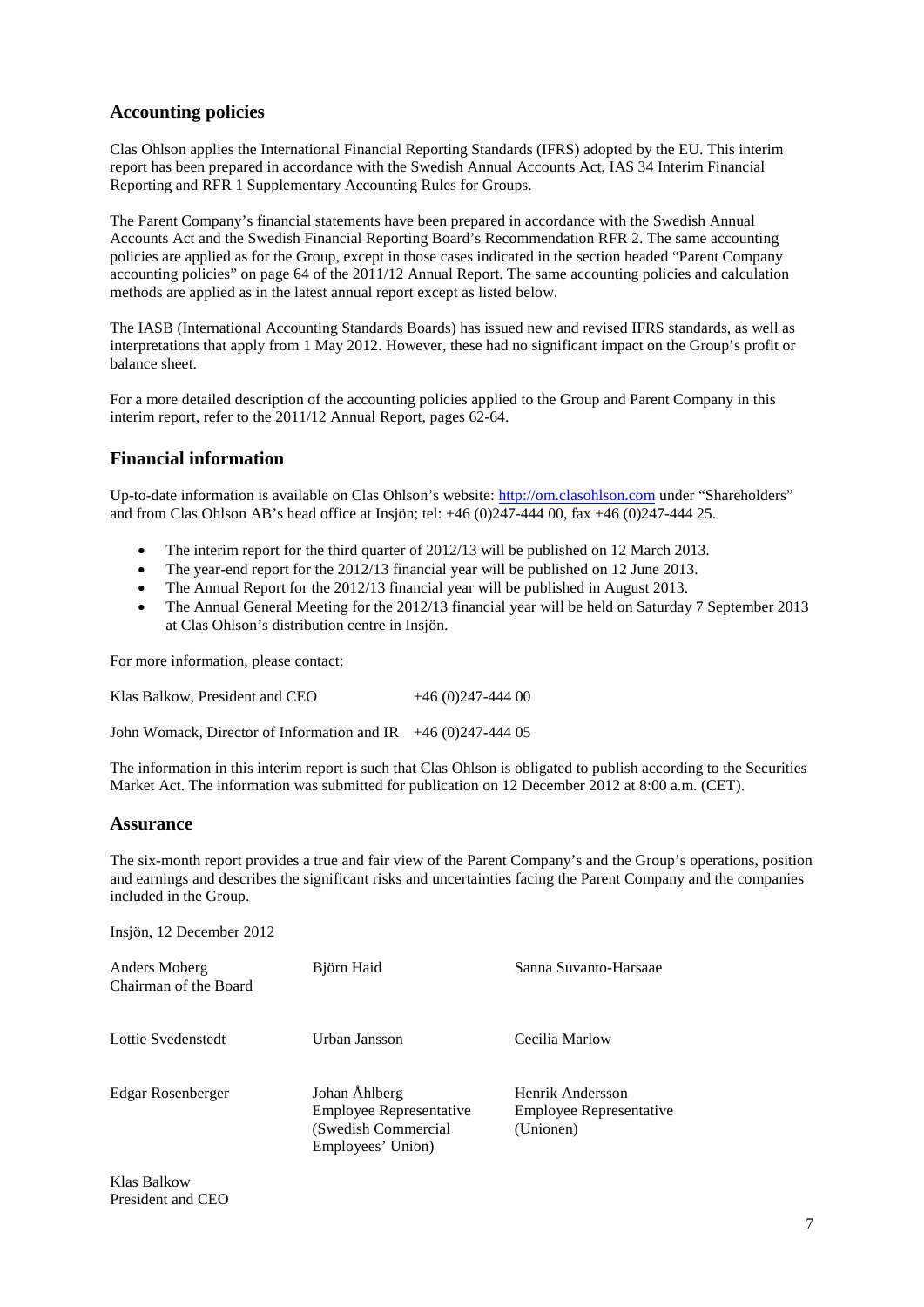# **Review report**

#### **Introduction**

We have reviewed the interim report of Clas Ohlson AB (publ) for the period 1 May 2012 to 31 October 2012. The Board of Directors and the Chief Executive Officer are responsible for the preparation of this interim report in accordance with IAS 34 and the Swedish Annual Accounts Act. Our responsibility is to express a conclusion on the interim financial information based on our review.

#### **The focus and scope of the review**

We conducted our review in accordance with the Standard on Review Engagements SÖG 2410, Review of Interim Financial Information Performed by the Independent Auditor of the Entity. A review consists of making inquiries, primarily of persons responsible for financial and accounting matters, and applying analytical and other review procedures. A review has a different focus and a substantially more limited scope than an audit conducted in accordance with Standards on Auditing in Sweden RS and other generally accepted auditing practices. The procedures performed in a review do not enable us to obtain a level of assurance that would make us aware of all significant matters that might be identified in an audit. Therefore, the conclusion expressed on the basis of a review does not provide the same level of assurance as a conclusion expressed on the basis of an audit.

#### **Conclusion**

Based on our review, nothing has come to our attention that causes us to believe that the interim report has not, in all material aspects, been compiled for the Group in accordance with IAS 34 Interim Reporting and the Swedish Annual Accounts Act and for the Parent Company, in accordance with the Swedish Annual Accounts Act.

Insjön, 12 December 2012

Öhrlings PricewaterhouseCoopers AB

Annika Wedin Lennart Danielsson Authorised public accountant Authorised public accountant Auditor-in-charge

# **Clas Ohlson in brief**

#### **Business concept**

Our business concept is to make it easy for people to solve their everyday practical problems. This business concept is based on an original saying by the founder Clas Ohlson: "We will sell dependable products at low prices and the right quality according to need."

### **Vision and objectives**

We aim to develop a strong European retain chain characterised by high profitability and healthy growth in shareholder value. This will be achieved by being the self-evident choice for people's practical problem-solving in everyday life.

#### **Sales growth of at least 10 per cent**

The Group's long-term objective is that sales will grow annually at a rate of at least 10 per cent. The objective is measured in terms of the average annual increase in sales over five years. This growth target will be achieved through higher sales in existing sales channels and continued new establishments in both existing and new markets.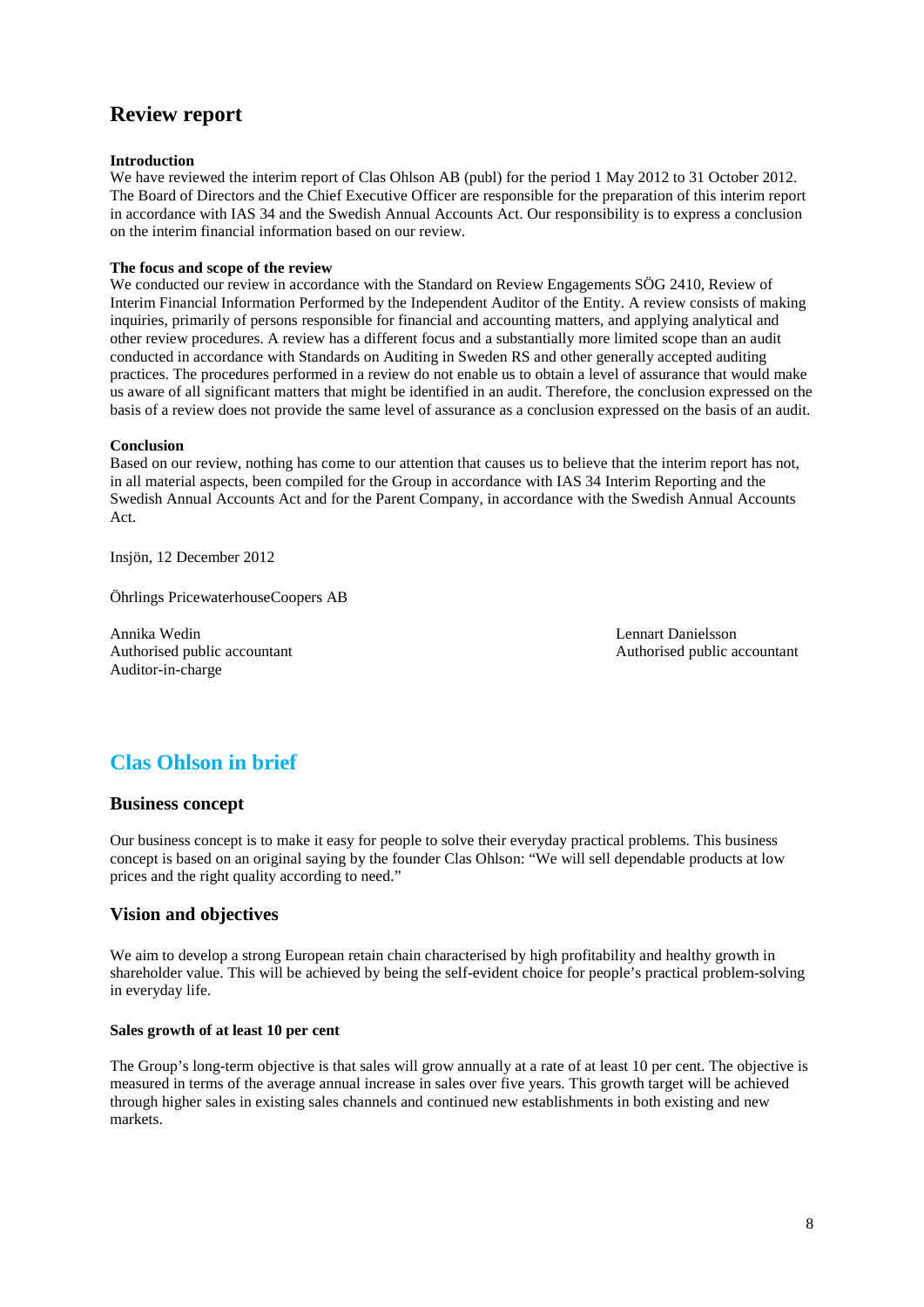#### **Operating margin of at least 10 per cent**

The profitability objective is to achieve an operating margin of at least 10 per cent. In coming years, it is estimated that establishment in new markets (currently the UK) will negatively impact Clas Ohlson's operating margin by up to 2-3 percentage points over a financial year. Growth in new markets in Europe is to track the long-term financial objective.

### **Business model and strategies**

#### **An affordable and attractive range**

Our product range will be adapted to focus on meeting the needs of customers in their everyday lives. The products must be attractively priced and have the right quality according to need. Clas Ohlson's range should be versatile and contain smart and affordable solutions.

### **High level of service**

We will provide a high service level through helpful and knowledgeable employees who guide customers to simple solutions. Our employees are to have broad and extensive knowledge of the product range. We will also offer DIY guides, inspiration, tips and advice through our website, social media and catalogues.

### **Accessible and inspiring**

We will be present in attractive locations that people frequent in their everyday lives and via e-shopping, catalogues and telephone. Customers should find it easy and inspiring to solve their everyday practical problems with us through the various sales and communication channels we offer. Our stores should preferably be located in strong central shopping centres or in attractive external store locations as a complement to our city stores.

### **Responsible for people and the environment**

We take responsibility for our own operations and our impact on people and the environment. We also make demands on our suppliers with regard to working conditions, the work environment and the environmental impact. Clas Ohlson is also involved in important social issues and supports local associations and purposes in Dalarna where the company has its roots. We also support a few selected national or international non-profit organisations where we can help to contribute in a broader context in the countries where we operate.

### **Seasonal variations**

Clas Ohlson's market and operations are subject to seasonal variations, whereby the third quarter (Nov-Jan) is generally deemed the strongest, followed by the first and second quarters and finally the fourth quarter, which are the weakest in terms of sales and profit. Refer to the sales and operating profit per quarter diagram.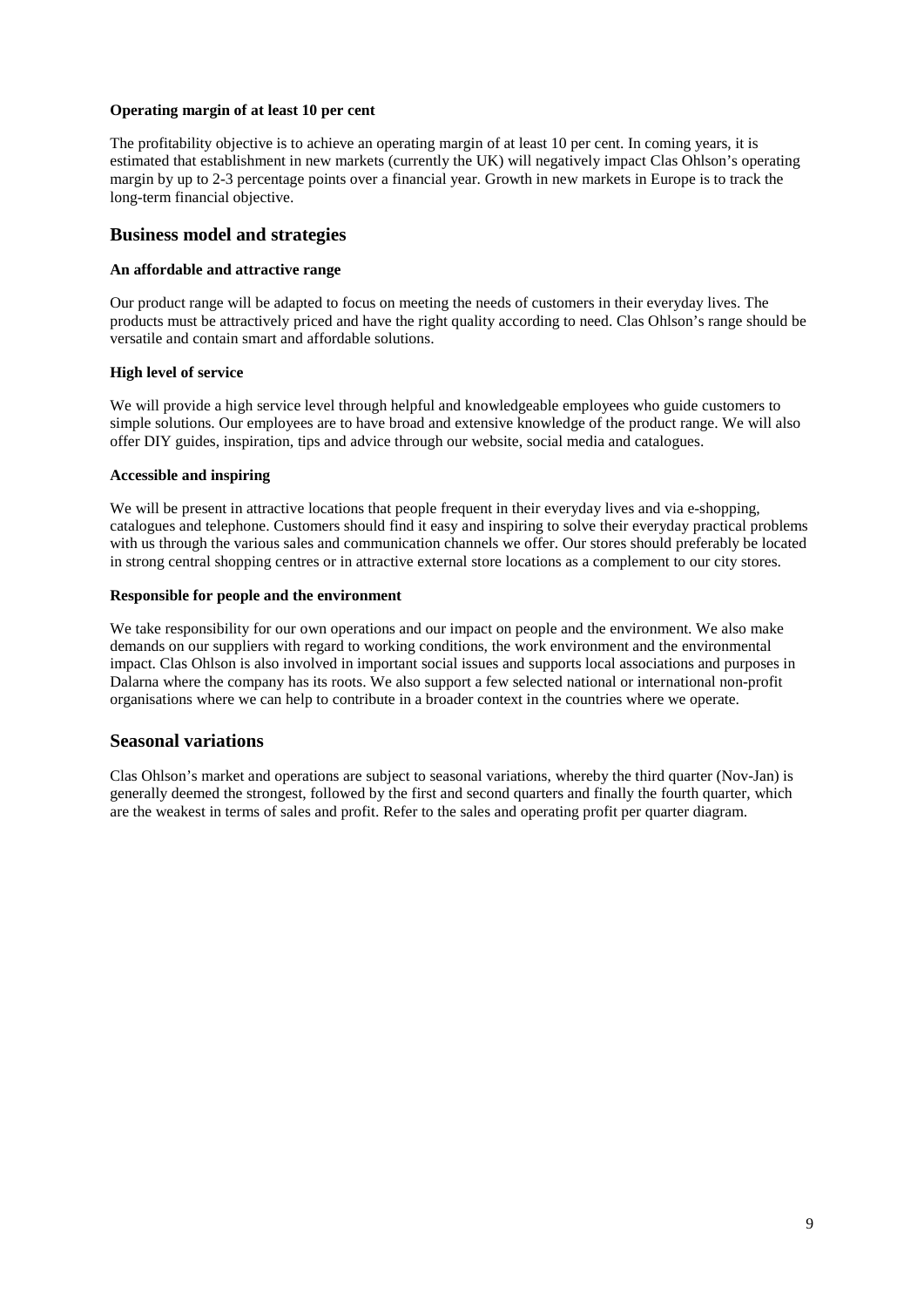# Consolidated Income Statement

| <b>SEKm</b>                                      | 3 months<br>01/08/12-<br>31/10/12 | 3 months<br>$01/08/11 -$<br>31/10/11 | 6 months<br>01/05/12-<br>31/10/12 | 6 months<br>$01/05/11 -$<br>31/10/11 | <b>Rolling 12</b><br>months<br>12 months<br>$01/11/11-$<br>31/10/12 | Latest annual<br>accounts<br>12 months<br>$01/05/11 -$<br>30/04/12 | 12 months<br>01/05/10-<br>30/04/11 |
|--------------------------------------------------|-----------------------------------|--------------------------------------|-----------------------------------|--------------------------------------|---------------------------------------------------------------------|--------------------------------------------------------------------|------------------------------------|
| Sales                                            | 1,614.2                           | 1,552.5                              | 3,076.3                           | 2,939.5                              | 6,396.8                                                             | 6,260.0                                                            | 5,828.0                            |
| Cost of goods sold                               | $-936.8$                          | $-896.5$                             | $-1,777.1$                        | $-1,692.3$                           | $-3,708.5$                                                          | $-3,623.7$                                                         | $-3,401.7$                         |
| Gross profit                                     | 677.4                             | 656.0                                | 1,299.2                           | 1,247.2                              | 2,688.3                                                             | 2,636.3                                                            | 2,426.3                            |
| Selling expenses                                 | $-530.8$                          | $-490.8$                             | $-1,007.1$                        | $-918.7$                             | $-1,995.0$                                                          | $-1,906.6$                                                         | $-1,761.6$                         |
| Administrative expenses                          | $-44.6$                           | $-41.4$                              | $-89.3$                           | $-84.8$                              | $-172.9$                                                            | $-168.4$                                                           | $-156.9$                           |
| Other operating income/expenses                  | 0.0                               | $-0.2$                               | $-0.3$                            | $-0.5$                               | $-0.5$                                                              | $-0.7$                                                             | $-0.7$                             |
| Operating profit                                 | 102.0                             | 123.6                                | 202.5                             | 243.2                                | 519.9                                                               | 560.6                                                              | 507.1                              |
| Net financial income/expenses                    | $-1.9$                            | $-2.8$                               | $-3.1$                            | $-6.4$                               | $-6.3$                                                              | $-9.6$                                                             | $-8.1$                             |
| Profit after financial items                     | 100.1                             | 120.8                                | 199.4                             | 236.8                                | 513.6                                                               | 551.0                                                              | 499.0                              |
| Income tax                                       | $-27.7$                           | $-32.7$                              | $-54.5$                           | $-64.0$                              | $-141.0$                                                            | $-150.5$                                                           | $-134.6$                           |
| Profit for the period                            | 72.4                              | 88.1                                 | 144.9                             | 172.8                                | 372.6                                                               | 400.5                                                              | 364.4                              |
| Gross margin (%)                                 | 42.0                              | 42.3                                 | 42.2                              | 42.4                                 | 42.0                                                                | 42.1                                                               | 41.6                               |
| Operating margin (%)                             | 6.3                               | 8.0                                  | 6.6                               | 8.3                                  | 8.1                                                                 | 9.0                                                                | 8.7                                |
| Return on capital employed (%)                   |                                   |                                      |                                   |                                      | 27.7                                                                | 27.9                                                               | 24.6                               |
| Return on equity (%)                             |                                   |                                      |                                   | $\overline{a}$                       | 21.2                                                                | 23.1                                                               | 22.5                               |
| Equity/assets ratio (%)                          | 49.3                              | 49.6                                 | 49.3                              | 49.6                                 | 49.3                                                                | 60.3                                                               | 51.5                               |
| Sales per sq.m in stores,<br><b>SEK thousand</b> |                                   |                                      | $\blacksquare$                    | $\overline{a}$                       | 33                                                                  | 34                                                                 | 34                                 |
| Data per share                                   |                                   |                                      |                                   |                                      |                                                                     |                                                                    |                                    |
| Number of shares before dilution                 | 63,287,808                        | 63,615,000                           | 63,409,672                        | 63,656,768                           | 63,511,492                                                          | 63,635,998                                                         | 63,802,230                         |
| Number of shares after dilution                  | 63,340,428                        | 63,655,946                           | 63,464,513                        | 63,702,198                           | 63,560,456                                                          | 63,702,052                                                         | 63,870,584                         |
| Number of shares at end of period                | 63,287,808                        | 63,615,000                           | 63,287,808                        | 63,615,000                           | 63,287,808                                                          | 63,615,000                                                         | 63,710,000                         |
| Earnings per share<br>before dilution (SEK)      | 1.14                              | 1.38                                 | 2.29                              | 2.71                                 | 5.87                                                                | 6.29                                                               | 5.71                               |
| Earnings per share<br>after dilution (SEK)       | 1.14                              | 1.38                                 | 2.28                              | 2.71                                 | 5.86                                                                | 6.29                                                               | 5.71                               |
| Equity per share (SEK)                           | 26.26                             | 25.28                                | 26.26                             | 25.28                                | 26.26                                                               | 28.98                                                              | 26.01                              |
|                                                  |                                   |                                      |                                   |                                      |                                                                     |                                                                    |                                    |

# Consolidated comprehensive income statement

| <b>SEKm</b>                                                     | 3 months<br>$01/08/12$ -<br>31/10/12 | 3 months<br>$01/08/11$ -<br>31/10/11 | 6 months<br>$01/05/12$ -<br>31/10/12 | 6 months<br>$01/05/11$ -<br>31/10/11 | <b>Rolling 12</b><br>months<br>12 months<br>$01/11/11-$<br>31/10/12 | Latest annual<br>accounts<br>12 months<br>$01/05/11$ -<br>30/04/12 | 12 months<br>$01/05/10-$<br>30/04/11 |
|-----------------------------------------------------------------|--------------------------------------|--------------------------------------|--------------------------------------|--------------------------------------|---------------------------------------------------------------------|--------------------------------------------------------------------|--------------------------------------|
| Profit for the period                                           | 72.4                                 | 88.1                                 | 144.9                                | 172.8                                | 372.6                                                               | 400.5                                                              | 364.4                                |
| Other comprehensive income,<br>net of tax: Exchange differences | 17.6                                 | 0.5                                  | $-20.4$                              | 18.4                                 | $-17.9$                                                             | 20.9                                                               | $-52.3$                              |
| Cash flow hedging                                               | $-12.3$                              | 8.8                                  | $-1.0$                               | 5.4                                  | 1.6                                                                 | 8.0                                                                | $-6.3$                               |
| Other comprehensive income,<br>net of tax:                      | 5.3                                  | 9.3                                  | $-21.4$                              | 23.8                                 | $-16.3$                                                             | 28.9                                                               | $-58.6$                              |
| Total comprehensive income<br>for the period                    | 77.7                                 | 97.4                                 | 123.5                                | 196.6                                | 356.3                                                               | 429.4                                                              | 305.8                                |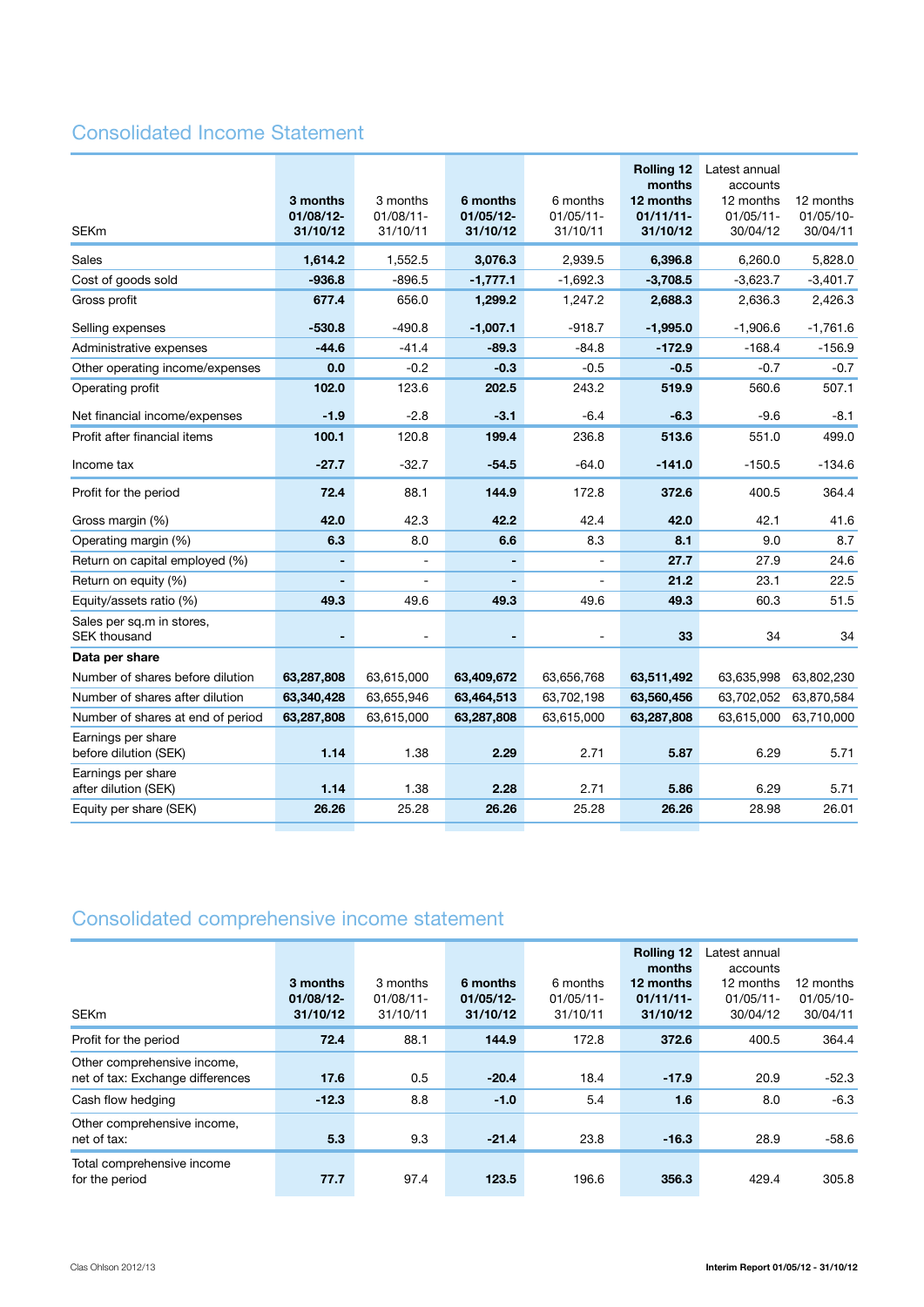# Consolidated Balance Sheet

| <b>SEKm</b>                                 | 31/10/12 | 31/10/11 | 30/04/12 |  |
|---------------------------------------------|----------|----------|----------|--|
| <b>Assets</b>                               |          |          |          |  |
| Intangible assets                           | 102.9    | 56.5     | 87.4     |  |
| Tangible assets                             | 1,401.4  | 1,440.2  | 1,427.6  |  |
| Financial assets                            | 3.6      | 10.3     | 3.5      |  |
| Inventories                                 | 1,496.0  | 1,410.0  | 1,228.7  |  |
| Other receivables                           | 259.1    | 201.6    | 197.5    |  |
| Liquid assets                               | 106.0    | 120.5    | 111.8    |  |
| Total assets                                | 3,369.0  | 3,239.1  | 3,056.5  |  |
| <b>Equity and liabilities</b>               |          |          |          |  |
| Equity                                      | 1662.0   | 1,608.1  | 1,843.8  |  |
| Long-term liabilities, Non-interest-bearing | 179.2    | 155.0    | 195.8    |  |
| Current liabilities, Interest-bearing       | 248.3    | 385.4    | 30.0     |  |
| Current liabilities, Non-interest-bearing   | 1,279.5  | 1,090.6  | 986.9    |  |
| Total equity and liabilities                | 3,369.0  | 3,239.1  | 3,056.5  |  |

# Consolidated Cash Flow

| <b>SEKm</b>                                                              | 3 months<br>01/08/12-<br>31/10/12 | 3 months<br>$01/08/11$ -<br>31/10/11 | 6 months<br>$01/05/12 -$<br>31/10/12 | 6 months<br>$01/05/11 -$<br>31/10/11 | 12 months<br>$01/05/11 -$<br>30/04/12 |
|--------------------------------------------------------------------------|-----------------------------------|--------------------------------------|--------------------------------------|--------------------------------------|---------------------------------------|
| Operating profit                                                         | 102.0                             | 123.6                                | 202.5                                | 243.2                                | 560.6                                 |
| Adjustment for items not included in cash flow                           | 49.7                              | 48.0                                 | 104.4                                | 101.0                                | 188.5                                 |
| Interest received                                                        | 0.3                               | 1.5                                  | 0.7                                  | 2.3                                  | 6.0                                   |
| Interest paid                                                            | $-1.8$                            | $-4.4$                               | $-3.4$                               | $-8.8$                               | $-16.6$                               |
| Tax paid                                                                 | $-28.3$                           | $-29.8$                              | $-63.4$                              | $-41.6$                              | $-77.3$                               |
| Cash flow from operating activities<br>before changes in working capital | 121.9                             | 138.9                                | 240.8                                | 296.1                                | 661.2                                 |
| Change in working capital                                                | $-41.6$                           | 97.2                                 | $-65.1$                              | 216.1                                | 303.7                                 |
| Cash flow from operating activities                                      | 80.3                              | 236.1                                | 175.7                                | 512.2                                | 964.9                                 |
| Investments in tangible assets                                           | $-52.0$                           | $-49.3$                              | $-72.8$                              | $-81.6$                              | $-151.4$                              |
| Investments in intangible assets                                         | $-7.9$                            | $-12.3$                              | $-21.5$                              | $-23.7$                              | $-55.5$                               |
| Sale of equipment                                                        | 0.2                               | 0.0                                  | 0.2                                  | 0.0                                  | 0.6                                   |
| Change in financial assets                                               | 0.0                               | 0.0                                  | 0.0                                  | 0.0                                  | 0.2                                   |
| Cash flow from investing activities                                      | $-59.7$                           | $-61.6$                              | $-94.1$                              | $-105.3$                             | $-206.1$                              |
| Change in current liabilities, Interest-bearing                          | 98.3                              | $-118.2$                             | 68.3                                 | $-176.3$                             | $-231.7$                              |
| <b>Borrowings</b>                                                        | 150.0                             | 0.0                                  | 150.0                                | 0.0                                  | 0.0                                   |
| Repayment of loans                                                       | 0.0                               | 0.0                                  | 0.0                                  | 0.0                                  | $-300.0$                              |
| Repurchase of own shares                                                 | 0.0                               | 0.0                                  | $-36.2$                              | $-11.2$                              | $-11.2$                               |
| Sale of own shares                                                       | 0.8                               | 0.0                                  | 0.8                                  | 0.0                                  | 0.0                                   |
| Dividend to shareholders                                                 | $-269.0$                          | $-238.6$                             | $-269.0$                             | $-238.6$                             | $-238.6$                              |
| Cash flow from financing activities                                      | $-19.9$                           | $-356.8$                             | $-86.1$                              | $-426.1$                             | $-781.5$                              |
| Cash flow for the period                                                 | 0.7                               | $-182.3$                             | $-4.5$                               | $-19.2$                              | $-22.7$                               |
| Liquid assets at the start of the period                                 | 103.4                             | 306.3                                | 111.8                                | 132.6                                | 132.6                                 |
| Exchange rate difference for liquid assets                               | 1.9                               | $-3.5$                               | $-1.3$                               | 7.1                                  | 1.9                                   |
| Liquid assets at the end of the period                                   | 106.0                             | 120.5                                | 106.0                                | 120.5                                | 111.8                                 |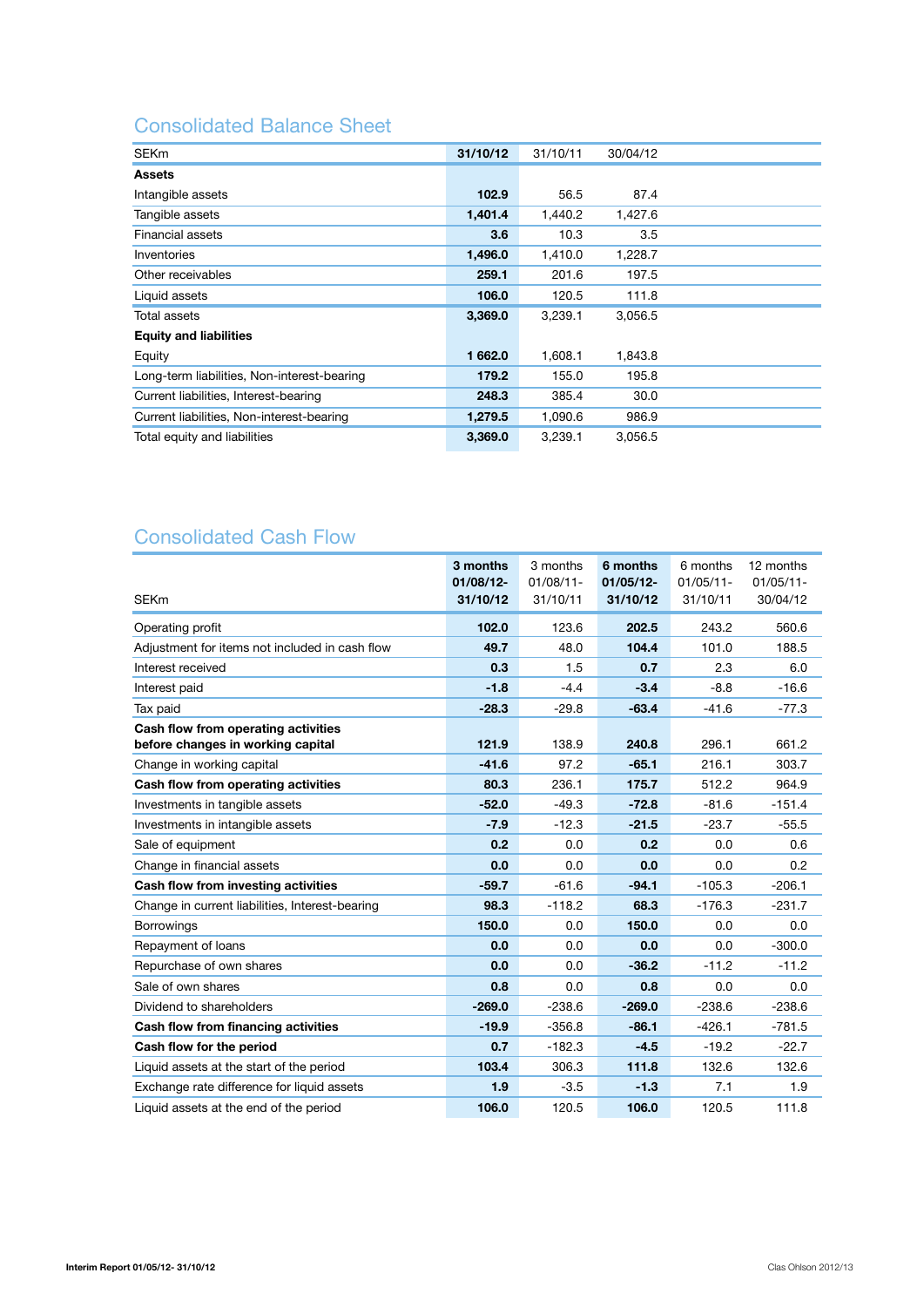### Turnover by segments

|                 | <b>3 months</b> 3 months<br>$01/08/12 - 01/08/11 -$ |          | 6 months 6 months<br>$01/05/12 - 01/05/11 -$ |          |
|-----------------|-----------------------------------------------------|----------|----------------------------------------------|----------|
| <b>SEKm</b>     | 31/10/12                                            | 31/10/11 | 31/10/12                                     | 31/10/11 |
| Sweden          | 742.2                                               | 722.2    | 1,433.7                                      | 1,389.4  |
| Norway          | 669.0                                               | 645.7    | 1,262.4                                      | 1,199.7  |
| Finland and UK  | 203.0                                               | 184.6    | 380.2                                        | 350.4    |
| Group functions | 711.3                                               | 535.8    | 1,066.7                                      | 957.9    |
| Sales to other  |                                                     |          |                                              |          |
| segments        | $-711.3$                                            | $-535.8$ | $-1,066.7$                                   | $-957.9$ |
| Total           | 1.614.2                                             | 1,552.5  | 3,076.3                                      | 2,939.5  |

# Specification of change in results

| (After financial items. in SEKm)             | 3 months<br>$01/08/12$ -<br>31/10/12 | 6 months<br>$01/05/11$ -<br>31/10/11 |
|----------------------------------------------|--------------------------------------|--------------------------------------|
| Profit from sales                            | $-13.1$                              | $-24.5$                              |
| Change in gross margin                       | -4.6                                 | $-6.0$                               |
| Increased administrative expenses            | $-3.2$                               | $-4.5$                               |
| Change in expansion costs stores             | 3.4                                  | 3.3                                  |
| Increased depreciation                       | $-4.3$                               | $-9.2$                               |
| Change in financial income/expenses          | 0.9                                  | 3.3                                  |
| Change in other operating<br>income/expenses | 0.2                                  | 0.2                                  |
| Total                                        | -20.7                                | -37.4                                |

# Operating profits by segments

| <b>SEKm</b>     | 31/10/12 | 31/10/11 | <b>3 months</b> 3 months 6 months 6 months<br>01/08/12- 01/08/11- 01/05/12- 01/05/11-<br>31/10/12 31/10/11 |       |
|-----------------|----------|----------|------------------------------------------------------------------------------------------------------------|-------|
| Sweden          | 25.0     | 27.8     | 47.2                                                                                                       | 52.2  |
| Norway          | 23.2     | 25.4     | 43.0                                                                                                       | 45.6  |
| Finland and UK  | 5.1      | 4.8      | 9.5                                                                                                        | 9.4   |
| Group functions | 48.7     | 65.6     | 102.8                                                                                                      | 136.0 |
| Total           | 102.0    | 123.6    | 202.5                                                                                                      | 243.2 |

# Change in equity

| <b>SEKm</b>                | 6 months<br>$01/05/12$ -<br>31/10/12 | 6 months<br>$01/05/11 -$<br>31/10/11 |
|----------------------------|--------------------------------------|--------------------------------------|
| Equity brought forward     | 1,843.8                              | 1,656.8                              |
| Dividend to shareholders   | $-269.0$                             | -238.6                               |
| Repurchase of own shares   | $-36.2$                              | $-11.2$                              |
| Sale of own shares         | 0.8                                  | 0.0                                  |
| Paid-in option premiums    | $-0.9$                               | 4.5                                  |
| Total comprehensive income | 123.5                                | 196.6                                |
| Equity carried forward     | 1,662.0                              | 1.608.1                              |

### Results per quarter

|                          | Q <sub>2</sub> | Q <sub>1</sub> | $Q_4$    | Q <sub>3</sub> | Q <sub>2</sub> | Q <sub>1</sub> | $Q_4$    | Q <sub>3</sub> | Q <sub>2</sub> |
|--------------------------|----------------|----------------|----------|----------------|----------------|----------------|----------|----------------|----------------|
| <b>SEKm</b>              | 12/13          | 12/13          | 11/12    | 11/12          | 11/12          | 11/12          | 10/11    | 10/11          | 10/11          |
| <b>Sales</b>             | 1,614.2        | 1,462.1        | 1,271.9  | 2,048.6        | 1,552.5        | 1,387.0        | 1,163.6  | 1,906.0        | 1,434.9        |
| Cost of goods sold       | $-936.8$       | $-840.3$       | $-751.7$ | $-1,179.7$     | $-896.5$       | $-795.8$       | -694.9   | $-1,097.6$     | $-840.2$       |
| Other operating expenses | $-575.4$       | $-521.3$       | $-510.0$ | $-561.7$       | $-532.4$       | $-471.6$       | $-465.1$ | $-538.9$       | $-476.2$       |
| Operating profit         | 102.0          | 100.5          | 10.2     | 307.2          | 123.6          | 119.6          | 3.6      | 269.5          | 118.5          |
| Operating margin (%)     | 6.3            | 6.9            | 0.8      | 15.0           | 8.0            | 8.6            | 0.3      | 14.1           | 8.3            |
| Data per share           |                |                |          |                |                |                |          |                |                |
| Equity per share (SEK)   | 26.26          | 29.27          | 28.98    | 28.69          | 25.28          | 27.47          | 26.01    | 25.93          | 23.27          |

### Sales (SEKm)



# Operating profit (SEKm)



Shaded bar = Financial year 01/05/12– 30/04/13 White  $bar =$  Financial year  $01/05/11 - 30/04/12$ 

Quarter 1 relates to period May-Jul, quarter 2 Aug-Oct, quarter 3 Nov-Jan and quarter 4 the period Feb-Apr.

This interim report has been prepared in Swedish and translated into English. In the event of any discrepancies between the Swedish and the translation, the former shall have precedence.